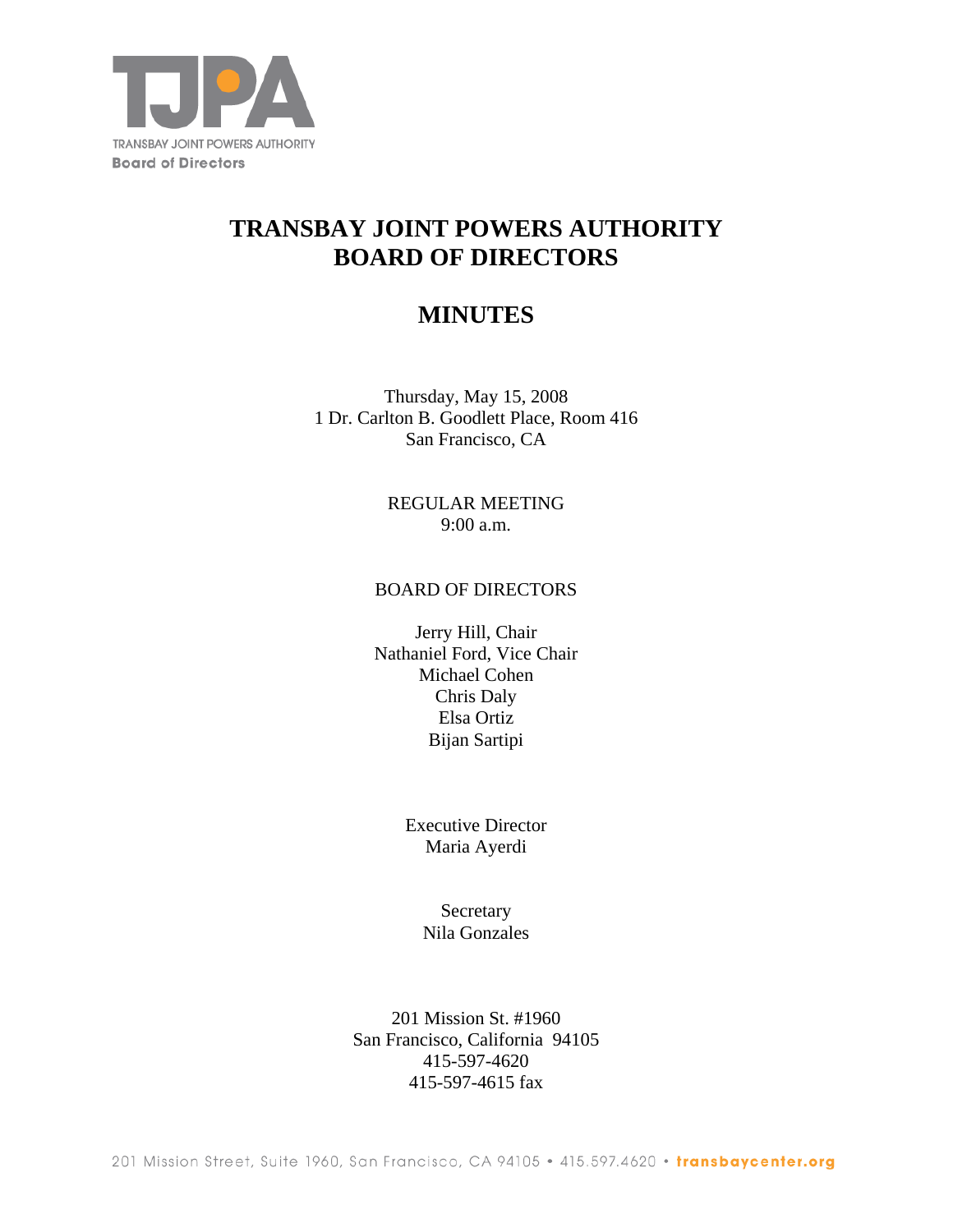

## 9:00 – REGULAR MEETING

ORDER OF BUSINESS

## 1. Call to Order

Chairman Hill called the meeting to order at 9:05 am

2. Roll Call

Secretary Gonzales announced that due to a scheduling conflict Director Anziano would be sitting in for Director Sartipi.

Present: Tony Anziano Michael Cohen Chris Daly Nathaniel Ford Elsa Ortiz Jerry Hill

Absent: Bijan Sartipi

3. Communications

Secretary Gonzales announced, at the request of the Board and due to an unforeseen scheduling conflict, items 4, 5 and 6 would be taken after item 14 allowing items that required a vote to be heard. Therefore, the next item would be item 7, the Consent Calendar.

4. Board of Director's New and Old Business

None.

- 5. Executive Director's Report
	- Funding Update
	- Transit Center District Planning Process Update
	- Temporary Terminal Update

Executive Director (ED) Ayerdi reported on work to date and scheduled for the Fall of this year.

Nancy Whelan, Nancy Whelan Consulting, presented the Funding Update.

David Alumbaugh and Josh Switzky presented the Transit Center District Planning Process update.

Phil Sandri, Temporary Terminal Project Manager, presented the Temporary Terminal update.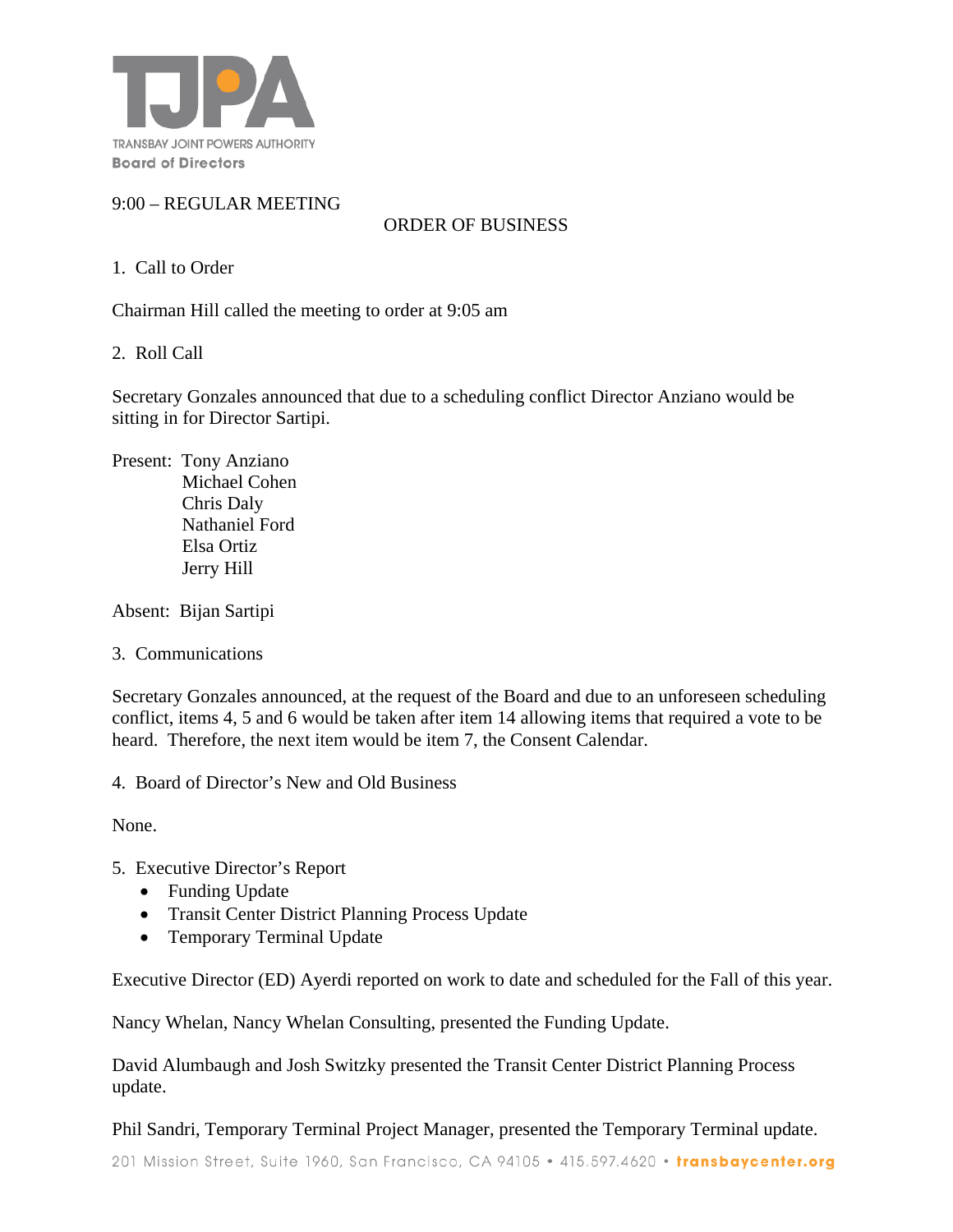

## 6. Public Comment

None.

## THE FOLLOWING MATTERS BEFORE THE TRANSBAY JOINT POWERS AUTHORITY ARE RECOMMENDED FOR ACTION AS STATED BY THE EXECUTIVE DIRECTOR OR THE CHAIR.

## CONSENT CALENDAR

7. All matters listed hereunder constitute a Consent Calendar, are considered to be routine by the Transbay Joint Powers Authority, and will be acted upon by a single vote. There will be no separate discussion of these items unless a member of the Board or the public so requests, in which event the matter shall be removed from the Consent Calendar and considered as a separate item.

- (7.1) Approving the Minutes of the April 17, 2008 meeting.
- (7.2) Authorizing the Executive Director to execute Amendment No. 1 to the Architectural and Engineering Design Services Agreement with Carter & Burgess, Inc. for the New Bus Storage Facilities Project, to modify the Agreement to provide additional design services associated with preliminary engineering for ramps, value engineering and design remobilization and to increase the maximum compensation by \$300,000, from \$3,265,000 to \$3,565,000.

RESOLUTION 08-018

(7.3) Amending the Rules of Order to establish the second Thursday of the month at 9:30 a.m., City Hall, Room 416, 1 Dr. Carlton B. Goodlett Place as its regular meeting day, time and location beginning July 10, 2008.

RESOLUTION 08-019

(7.4) Adopting the revised Investment Policy identified as Board Policy No. 009, Category: Financial Matters.

RESOLUTION 08-020

(7.5) Authorizing the Executive Director to establish a trustee relationship with Deutsche Bank in order to have land sales proceeds and tax increment proceeds deposited into trust, per the terms of the Cooperative Agreement with the State of California.

RESOLUTION 08-021

No public comment.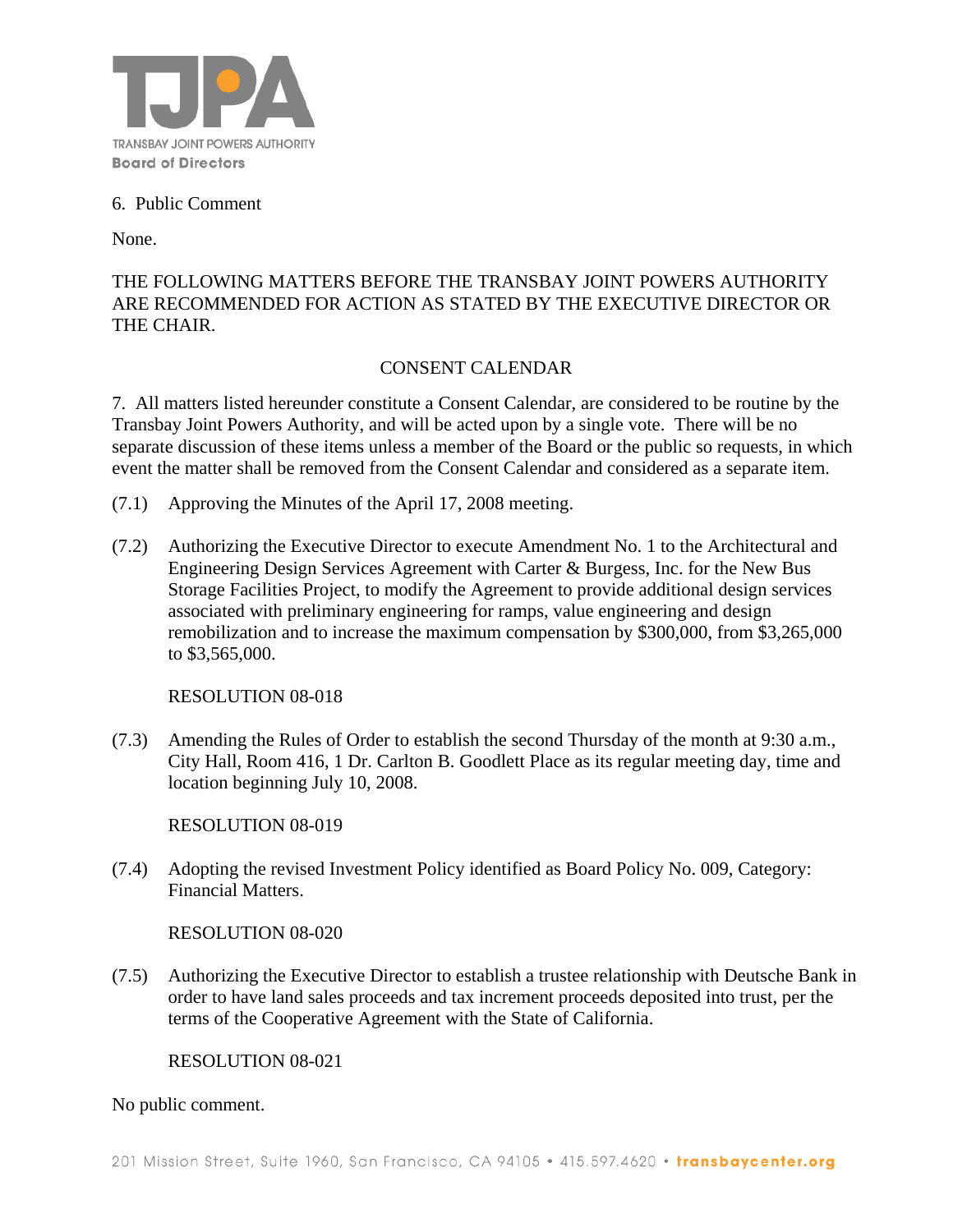

On motion to approve the Consent Calendar:

## ADOPTED: AYES – Cohen, Daly, Ford, Ortiz and Hill

## REGULAR CALENDAR

8. Resolution of Appreciation for Edward Harrington.

ED Ayerdi expressed appreciation to Ed Harrington for his years of service to the TJPA as one of the founding officers serving as the Chief Financial Officer since the TJPA's inception in 2001.

No public comment.

#### RESOLUTION 08-022

On motion to approve:

ADOPTED: AYES – Cohen, Daly, Ford, Ortiz and Hill

9. Appointing Frederick Clarke to the position of Chief Financial Officer for the TJPA.

No public comment.

#### RESOLUTION 08-023

On motion to approve:

ADOPTED: AYES – Cohen, Daly, Ford, Ortiz and Hill

#### RECESS MEETING AND CONVENE CLOSED

There was no member of the public who indicated that they would like to comment on items that were scheduled for discussion in closed session.

#### CLOSED SESSION

#### 1. Call to Order

Chairman Hill called the closed session to order at 9:10 am.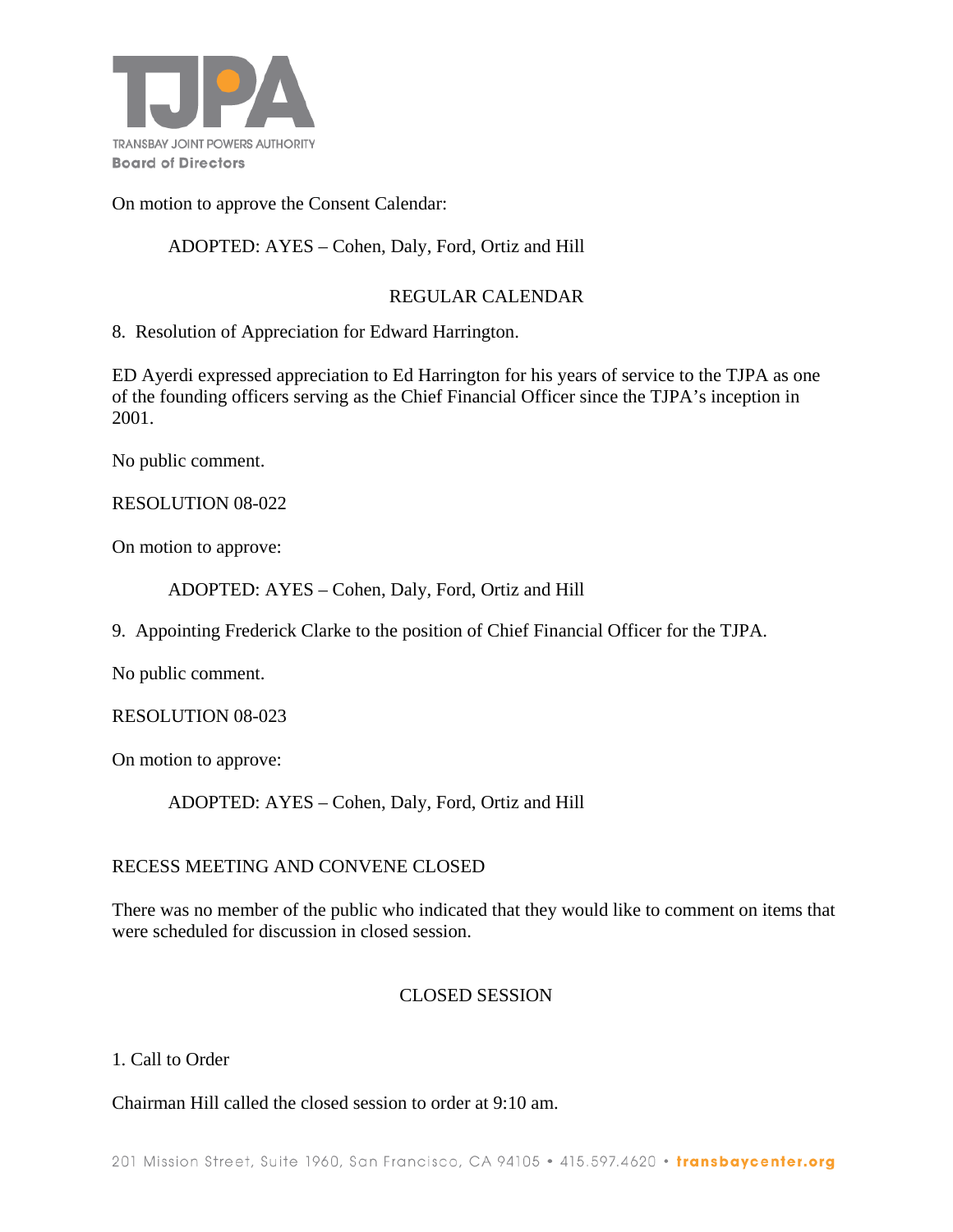

## 2. Roll Call

Present: Tony Anziano Michael Cohen Chris Daly Nathaniel Ford Elsa Ortiz Jerry Hill

Absent**:** Bijan Sartipi

#### 3. CONFERENCE WITH REAL PROPERTY NEGOTIATORS (Gov. Code section 54956.8)

(3.1) Property: Portion of Caltrans Parcel T bounded by the Transbay Terminal, Fremont, Mission, and First Streets

TJPA Negotiators: Maria Ayerdi, Executive Director; Charles Sullivan, Deputy City Attorney; and Andrew W. Schwartz, Shute, Mihaly & Weinberger LLP, outside counsel

Negotiating parties: TJPA and Hines

Under negotiation: Terms of the Exclusive Negotiating Agreement between the TJPA and Hines and the price and terms of Hines' purchase of the Property from the TJPA

(3.2) Property: 272 Main Street

TJPA Negotiators: Maria Ayerdi, Executive Director, and Andrew W. Schwartz, Shute, Mihaly & Weinberger LLP, outside counsel

Negotiating parties: TJPA and Abbassis, et al.

Under negotiation: Price and terms of payment for TJPA's purchase of 272 Main Street

#### RESOLUTION 08-024

On motion to approve:

#### ADOPTED: AYES – Cohen, Daly, Ford, Ortiz and Hill

ADJOURN CLOSED SESSION AND RECONVENE REGULAR MEETING – The closed session was adjourned at 9:30 am.

10. Announcement of Closed Session.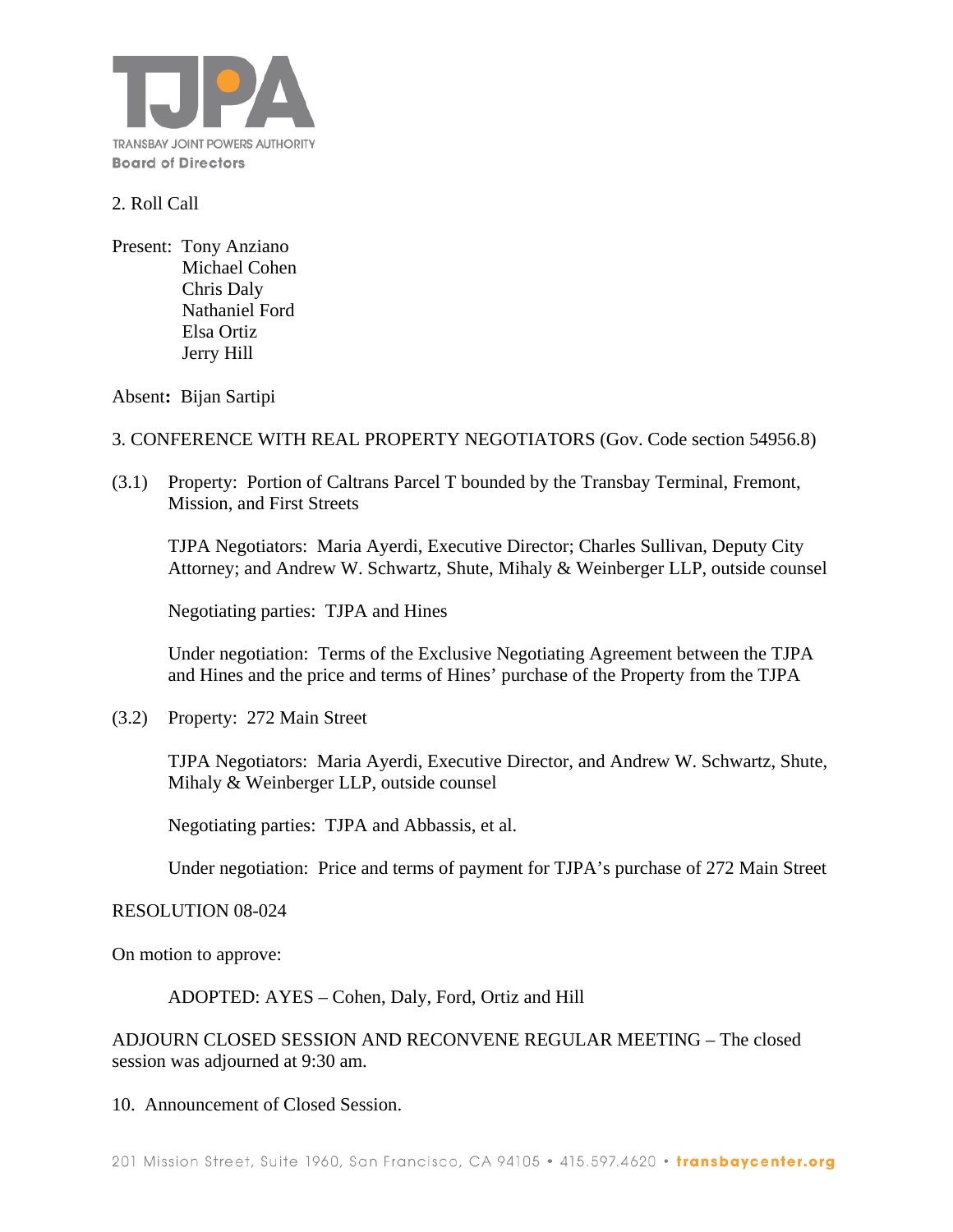

Deborah Keeth, TJPA Counsel, announced that the Board took no action on closed session item 3.1. On closed session item 3.2, the Board authorized the ED to execute a Purchase and Sale Agreement with the Abbassis for the purchase of 272 Main Street in the amount of \$7,000,000.

11. Authorizing the Executive Director to execute an Agreement for professional design and construction administration services for the Transit Center Building and Related Structures with Pelli Clarke Pelli Architects for a maximum compensation of \$105,000,000.

ED Ayerdi presented the item.

No public comment.

RESOLUTION 08-025

On motion to approve:

ADOPTED: AYES – Cohen, Daly, Ford, Ortiz and Hill

12. Authorizing the Executive Director to execute an Intergovernmental Agreement with the City and County of San Francisco Arts Commission to provide assistance in selecting, acquiring and managing the installation of public art as part of the Transbay Program for a maximum compensation of \$950,000 and for a period not to exceed seven (7) years.

Robert Beck, TJPA Senior Program Manager, presented the item.

No public comment.

RESOLUTION 08-026

On motion to approve:

ADOPTED: AYES – Cohen, Daly, Ford, Ortiz and Hill

13. Presentation of and Public Hearing for Fiscal Year 2008-09 Budget in an amount not to exceed \$161,858,500.

Nancy Whelan, Nancy Whelan Consulting, presented the item.

No public comment**.** 

14. Election of Chair and Vice Chair pursuant to the TJPA Joint Powers Agreement.

Director Ortiz nominated Director Ford as Chair of the TJPA. Director Cohen seconded the nomination.